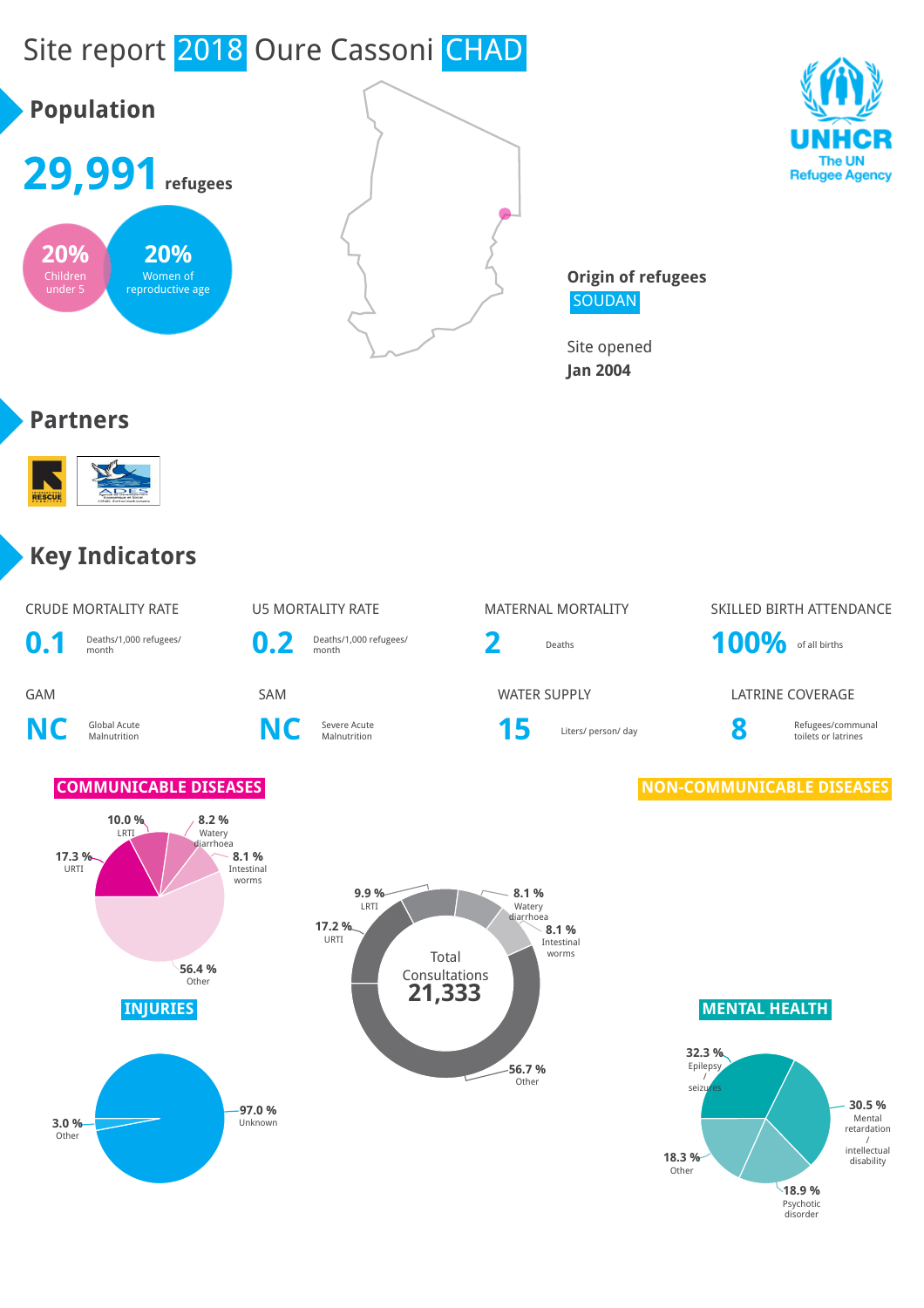#### **Public Health**

| <b>HEALTH STAFFING</b>                                      | <b>INDICATOR</b> | <b>STANDARD</b> |           | <b>MORBIDITY</b>                                 | <b>INDICATOR</b> | <b>STANDARD</b> |   |
|-------------------------------------------------------------|------------------|-----------------|-----------|--------------------------------------------------|------------------|-----------------|---|
| Number of medical doctors                                   |                  | 1: 50,000       | ◙         | Incidence of malaria among children under        | $\overline{2}$   |                 |   |
| Number of qualified nurses                                  | 4                | 1:10,000        | ◙         | Incidence of watery diarrhoea among              | 15               |                 |   |
| Number of community health workers                          | 25               | 1: 1,000        | A         | children under 5                                 |                  |                 |   |
| <b>ACCESS AND UTILIZATION</b>                               | <b>INDICATOR</b> | <b>STANDARD</b> |           | Incidence of pneumonia among children<br>under 5 | 17               |                 |   |
| Consultations per trained clinician per day                 | 21               | < 50            | ◙         | Incidence of pneumonia among over 5              | 6                |                 |   |
| Health utilisation rate (new visits / refugee /             | 0.7              | $1 - 4$         | ೞ         | Tuberculosis success rate                        | 100%             | < 90%           | ◙ |
| year)<br>Proportion of host population consultations        | 23%              |                 |           | Were any MDR/X-TB cases diagnosed among<br>PoCs? | <b>No</b>        | <b>No</b>       | ☺ |
| <b>MORTALITY</b>                                            | <b>INDICATOR</b> | <b>STANDARD</b> |           | VACCINATION                                      | <b>INDICATOR</b> | <b>STANDARD</b> |   |
| <b>Crude Mortality Rate</b><br>(CMR) (/1000/month)          | 0.1              | < 0.75          | $\bullet$ | Full vaccination coverage                        | 112%             | $< 95\%$        |   |
| <b>Under-five Mortality Rate</b><br>(U5MR) (/1000/month)    | 0.2              | < 1.5           | Ø         | Measles vaccination coverage                     | 112%             | < 95%           |   |
| <b>Infant Mortality Rate</b><br>(IMR) (/1000 livebirths)    | 10.7             | < 30            | $\bullet$ | Source of vaccination data                       | <b>HIS</b>       |                 |   |
| <b>Neonatal Mortality Rate</b><br>(NNMR) (/1000 livebirths) | $\mathbf{0}$     | < 20            | $\bullet$ | <b>IN-PATIENT DEPARTMENT (IPD)</b>               | <b>INDICATOR</b> | <b>STANDARD</b> |   |
| <b>OUTBREAK ALERT AND RESPONSE</b>                          | <b>INDICATOR</b> | <b>STANDARD</b> |           | Average length of stay (days)                    | 1.5              |                 |   |
| Proportion of outbreaks investigated within 48<br>hours     |                  | 100%            |           | Case fatality rate                               | 0.0              |                 |   |
| Number of outbreaks reported                                | $\mathbf 0$      |                 |           | Hospitalisation rate                             | 15.5             | $50 - 150$      | Ø |

### **Reproductive Health**

| <b>ANTENATAL CARE</b>                                                                     | <b>INDICATOR</b> | <b>STANDARD</b> |                       | <b>FAMILY PLANNING</b>                                                      | <b>INDICATOR</b> | <b>STANDARD</b> |  |
|-------------------------------------------------------------------------------------------|------------------|-----------------|-----------------------|-----------------------------------------------------------------------------|------------------|-----------------|--|
| Antenatal care coverage                                                                   | 81%              | > 90%           |                       | Contraceptive prevalence rate                                               | 29%              | $\geq 30\%$     |  |
| Coverage of antenatal tetanus vaccination                                                 | 68%              | > 95%           |                       | Source of contraceptive prevalence data                                     | <b>HIS</b>       |                 |  |
| <b>DELIVERY CARE</b>                                                                      | <b>INDICATOR</b> | <b>STANDARD</b> |                       | SEXUAL AND GENDER-BASED VIOLENCE (SGBV)                                     | <b>INDICATOR</b> | <b>STANDARD</b> |  |
| Proportion of births attended by skilled<br>personnel                                     | 100%             | $\geq 90\%$     | $\boldsymbol{\sigma}$ | Total number of reported rapes                                              | $\mathbf{0}$     |                 |  |
| Proportion of births conducted by caesarean<br>section                                    | 0%               | $5 - 15%$       | ☺                     | Proportion of eligible rape survivors provided<br>with PEP within 72 hours  |                  | 100%            |  |
| Proportion of newborn infants with low birth<br>weight (<2500 gs) (weighed within 72 hrs) | 5%               | < 15%           |                       | Proportion of eligible rape survivors provided<br>with ECP within 120 hours |                  | 100%            |  |
| Proportion of teenage pregnancies                                                         | 1%               |                 |                       | SEXUALLY TRANSMITTED INFECTIONS (STIS)                                      | <b>INDICATOR</b> | <b>STANDARD</b> |  |
| Still birth rate (/1000 total births / month)                                             |                  |                 |                       | Number of genital ulcer diseases                                            | $\Omega$         |                 |  |
| Number of maternal deaths                                                                 | $\overline{2}$   |                 |                       | Number of Pelvic Inflammatory diseases                                      | 0                |                 |  |
| Proportion of maternal deaths investigated<br>within 48 hours                             | 100%             | 100%            |                       |                                                                             |                  |                 |  |